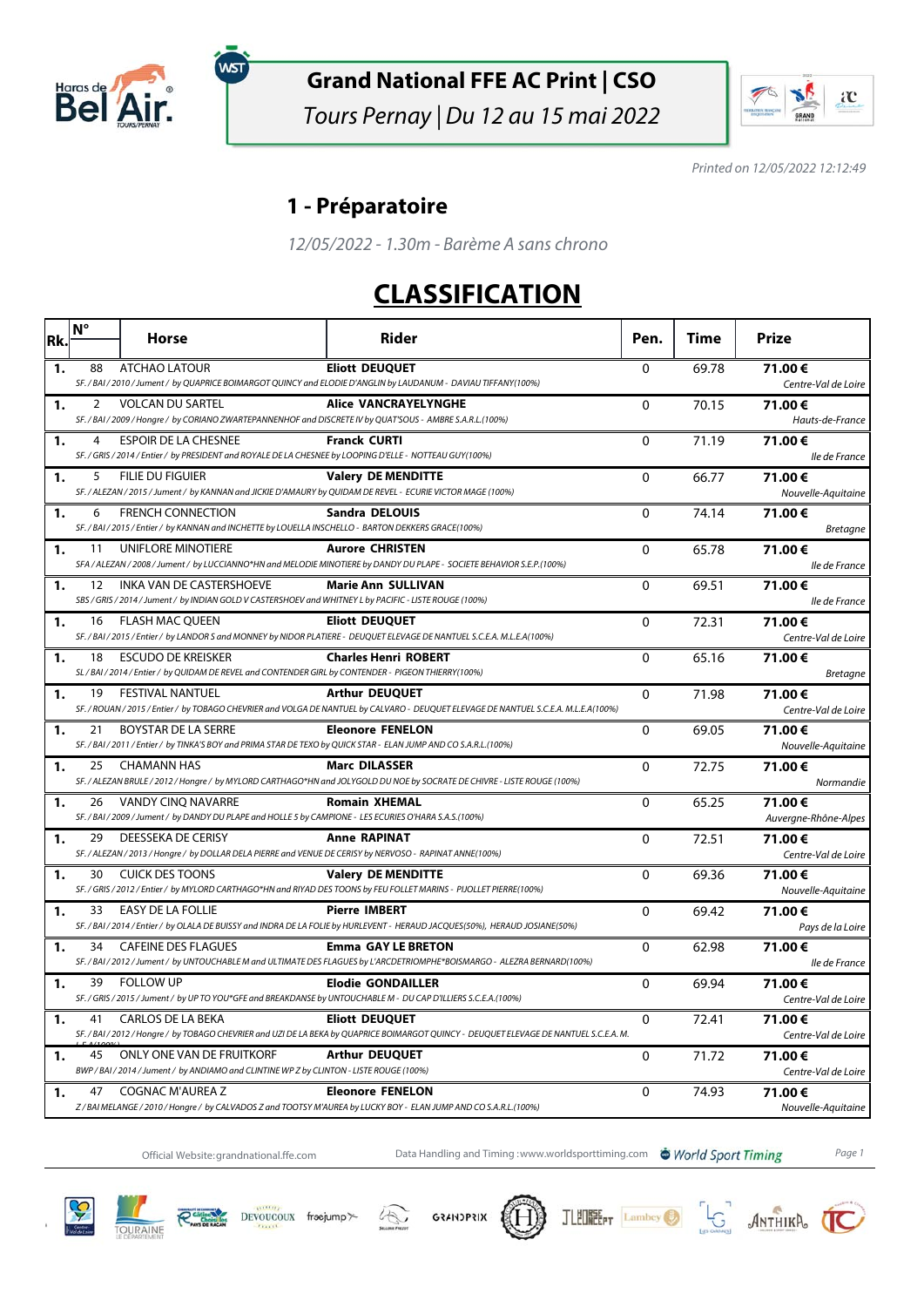# **CLASSIFICATION**

| Rk. | $N^{\circ}$    | <b>Horse</b>                                                                                                                          | Rider                                                                                                                                                          | Pen.        | <b>Time</b> | <b>Prize</b>                      |
|-----|----------------|---------------------------------------------------------------------------------------------------------------------------------------|----------------------------------------------------------------------------------------------------------------------------------------------------------------|-------------|-------------|-----------------------------------|
| 1.  | 51             | <b>CALAMITY GEM</b><br>SF. / GRIS / 2012 / Jument / by BREEMEERSEN ADORADO and RHAPSODIE GEM by KANNAN - XHEMAL ROMAIN(100%)          | <b>Romain XHEMAL</b>                                                                                                                                           | 0           | 67.05       | 71.00€<br>Auvergne-Rhône-Alpes    |
| 1.  | 52             | <b>ELIOS DU MARAIS</b>                                                                                                                | <b>Jerome HUREL</b><br>SF. / BAI / 2014 / Hongre / by KANNAN and BOHEME DU MARAIS by LAMM DE FETAN - VIDAL GREGORY(50%), ACHILLE GILLES(50%)                   | 0           | 70.33       | 71.00€<br>lle de France           |
| 1.  |                | 53 DON DEAL YMN                                                                                                                       | <b>Reynald ANGOT</b><br>SF. / NOIR PANGARE / 2013 / Entier / by UTRILLO VD HEFFINCK and KYRIELLE DES LYS by RUBIS ROUGE - AL NOWAIS YOUSEF MOHAMMED ALI(100%)  | $\mathbf 0$ | 68.68       | 71.00€<br>Normandie               |
| 1.  | 54             | <b>BAGHEERA DE KAPA</b><br>SF./ALEZAN/2011/Jument/by TINKA'S BOY and SONORA DE MAZURE by C INDOCTRO - RAPINAT ANNE(100%)              | <b>Anne RAPINAT</b>                                                                                                                                            | 0           | 68.03       | 71.00€<br>Centre-Val de Loire     |
| 1.  | 55             | <b>DD STAR FLAMINGO</b><br>SF. / BAI / 2013 / Entier / by POPSTAR LOZONAIS and LADY SANDRO DE L'ALOE by SANDRO - ROBERT LUDOVIC(100%) | <b>Valery DE MENDITTE</b>                                                                                                                                      | $\mathbf 0$ | 70.53       | 71.00€<br>Nouvelle-Aquitaine      |
| 1.  | 56             | <b>GUCCI VAN HET CAUTERHOF</b><br>SBS / BAI / 2012 / Entier / by ELVIS TER PUTTE and ODINE by VOLTAIRE - GARBAIL MELISSA(100%)        | <b>Melissa GARBAIL</b>                                                                                                                                         | $\Omega$    | 73.85       | 71.00€<br>Nouvelle-Aquitaine      |
| 1.  | 57             | <b>JERSIENA</b><br>KWPN / NOIR / 2014 / Jument / by I'M SPECIAL DE MUZE and TRESIENA by GOODTIMES - LEJAULT EMMA(100%)                | <b>Anouk KORT</b>                                                                                                                                              | 0           | 68.30       | 71.00€<br>Bourgogne-Franche-Comté |
| 1.  | 58             | DUC BAERENRAIN<br>SF./BAI/2013/Hongre/ by KANNAN and QUETTY DE LA BAIE by QUIDAM DE REVEL - ERTLE MORGANE(100%)                       | <b>Morganne ERTLE</b>                                                                                                                                          | 0           | 72.36       | 71.00€<br>Pays de la Loire        |
| 1.  | 61             | <b>FAIR PLAY DE LA RIVE</b><br>SF. / NOIR PANGARE / 2015 / Entier / by QUANTUM and MILTON DE ROYE by FOR EVER IV - LOUATI SABRI(100%) | <b>Valentin LACAILLE</b>                                                                                                                                       | 0           | 72.78       | 71.00€<br>Hauts-de-France         |
| 1.  | 62             | <b>CYCNOS D'HELBY</b>                                                                                                                 | <b>Noemie GAL</b><br>SF. / ALEZAN / 2012 / Entier / by JAVELOT D'HELBY and RAPIDE D'HELBY by FOR PLEASURE - ECURIE BILLOT S.C.E.A.(50%), BATAILLER SERGE(50%)  | 0           | 68.07       | 71.00€<br>Normandie               |
| 1.  | 64             | <b>FIGUERAS DE LAUME</b>                                                                                                              | <b>Cedric HUREL</b><br>SF. / ALEZAN BRULE/2015 / Jument / by KAPITOL D'ARGONNE and UKRAINE DE LAUME by PEZETAS DU ROUET*GFE - DESSAIN-GELINET ALICE(50%), N    | 0           | 71.91       | 71.00€<br>lle de France           |
| 1.  | 65             | <b>EMINEM DES CELTES</b><br>SF./ALEZAN/2014/Entier/ by TODT UN PRINCE and COCA Z by CUMANO - LISTE ROUGE (100%)                       | <b>Alice VANCRAYELYNGHE</b>                                                                                                                                    | 0           | 73.00       | 71.00€<br>Hauts-de-France         |
| 1.  | 71             | <b>DIMAGGIO</b><br>KWPN / BAI / 2008 / Hongre / by ZAPATERO VDL and SININI by NAVARONE - LLORET LAURA(100%)                           | <b>Laura LLORET</b>                                                                                                                                            | 0           | 71.18       | 71.00€<br>Nouvelle-Aquitaine      |
| 1.  | 72             | EUREKA DE RIVERLAND                                                                                                                   | <b>Eleonore FENELON</b><br>SF. / ALEZAN / 2014 / Jument / by USA DE RIVERLAND and ARDENTE DE RIVERLAND by JARNAC - ELAN JUMP AND CO S.A.R.L.(100%)             | 0           | 70.96       | 71.00€<br>Nouvelle-Aquitaine      |
| 1.  | 75             | CALYPSO DES JOANINS Z<br>Z/BAI/2014/Entier/ by CLEARWAY and CURIOS ET Z by CHELLANO Z - MONIER STEPHANE(100%)                         | <b>Marc DILASSER</b>                                                                                                                                           | $\Omega$    | 73.38       | 71.00€<br>Normandie               |
| 1.  | 77             | ELEKTRA DU VAL HENRY                                                                                                                  | <b>Jerome HUREL</b><br>SF. / ALEZAN / 2014 / Jument / by PRESIDENT and QUINOA DE LA BARRE by DIAMANT DE SEMILLY - AR TROPIG S.A.R.L.(100%)                     | 0           | 73.98       | 71.00€<br>lle de France           |
| 1.  | 78             | <b>COMPLETELY Z</b><br>Z/GRIS/2014/Hongre/ by CASSINI II and CURIOS ET Z by CHELLANO Z - HARAS DES COUDRETTES S.A.R.L.(100%)          | <b>Reynald ANGOT</b>                                                                                                                                           | 0           | 70.29       | 71.00€<br>Normandie               |
| 1.  | 80             | EDOUAR LE NOIR<br>SF./NOIR PANGARE/2014/Hongre/ by KANNAN and MATMATAH by NARCOS II - GLOAGUEN SABINE(100%)                           | <b>Valery DE MENDITTE</b>                                                                                                                                      | 0           | 69.62       | 71.00€<br>Nouvelle-Aquitaine      |
| 1.  | 81             | <b>FLORALIE DE RIVERLAND</b>                                                                                                          | Julia SEGALOT<br>SF. / BAI / 2015 / Jument / by QLASSIC BOIS MARGOT and UKILDA DE RIVERLAND by DIAMANT DE SEMILLY - RIVERLAND S.C.E.A.(15%), SEGALOT JULIA(    | 0           | 67.18       | 71.00€<br>Normandie               |
| 1.  | 82             | <b>FINZYDELA MAZURE</b>                                                                                                               | <b>Romain MORESVE</b><br>SF. / GRIS / 2015 / Entier / by UPSILON and ATHINA DES GENETS by OK DU ROZEL - MORESVE ROMAIN(50%), PRIAM BUCEPHAL S.C.E.A.(50%)      | 0           | 73.78       | 71.00€<br>Centre-Val de Loire     |
| 1.  | 83             | EYWA DES VERNELLES                                                                                                                    | <b>Ludovic LEYGUE</b><br>SF. / ALEZAN / 2014 / Jument / by KANNAN and NALA DES VERNELLES by ECUREUIL DE FORCIL - GUILBON XAVIER(50%), GUILBON FLAVIE(50%)      | 0           | 69.38       | 71.00€<br><b>Bretagne</b>         |
| 1.  | 84             | ALTO DU BOCAGE                                                                                                                        | Jade LE PAGE<br>SF. / BAI FONCE / 2010 / Entier / by ROCK'N ROLL SEMILLY and JALDY DU BOCAGE by BRANDY DE LA COUR - LE PAGE OLIVIER(100%)                      | 0           | 65.71       | 71.00€<br>Centre-Val de Loire     |
| 1.  | 86             | DOHA DE BUSSY<br>SF./BAI/2013/Jument/ by ENSOR VAN DE HEFFINCK and UNICOL by PHIN PHIN - CORNEZ CHRISTOPHE(100%)                      | <b>Alice VANCRAYELYNGHE</b>                                                                                                                                    | 0           | 68.40       | 71.00€<br>Hauts-de-France         |
| 45. | 87<br>$1111 -$ | ILIVIA                                                                                                                                | <b>Jules ORSOLINI</b>                                                                                                                                          | 4           | 72.18       | lle de France                     |
| 45. | 1              | <b>DENEBOLA</b>                                                                                                                       | <b>Jeanne HIREL</b><br>SF. / NOIR PANGARE / 2013 / Jument / by L'ARCDETRIOMPHE*BOISMARGO and OCTOPUS DODVILLE by DRAKKAR DES HUTINS - HIREL S.C.E.A. (100%)    | 4           | 66.58       | Occitanie                         |
| 45. | 3              | <b>DIADEM</b><br>DP / ALEZAN / 2011 / Jument / by CASDORFF and DAYLIGHT by DINGLINGER - LISTE ROUGE E(65%), LISTE ROUGE E(35%)        | <b>Aurore DUBUS</b>                                                                                                                                            | 4           | 71.25       | Centre-Val de Loire               |
| 45. | 7              | DIXIT DES SAX                                                                                                                         | <b>Virginie ALLIOT</b><br>SF. / BAI / 2013 / Jument / by KORTO MALTESE and ODYSSEE D'AUNIS by EMPIR DE LA PIERRE - ALLIOT VIRGINIE(50%), COUTHIER MATHIAS(50%) | 4           | 72.45       | Centre-Val de Loire               |
| 45. | 8              | FRENCHSTAR HELAU<br>SF./BAI/2015/Entier/ by WODAN and KIKI D'ESCO by NARCOS II - ELEVAGE HELAU S.D.F.(100%)                           | <b>Verane NICAUD</b>                                                                                                                                           | 4           | 70.36       | Centre-Val de Loire               |
|     |                | Official Website: grandnational.ffe.com                                                                                               | Data Handling and Timing: www.worldsporttiming.com World Sport Timing                                                                                          |             |             | Page 2                            |











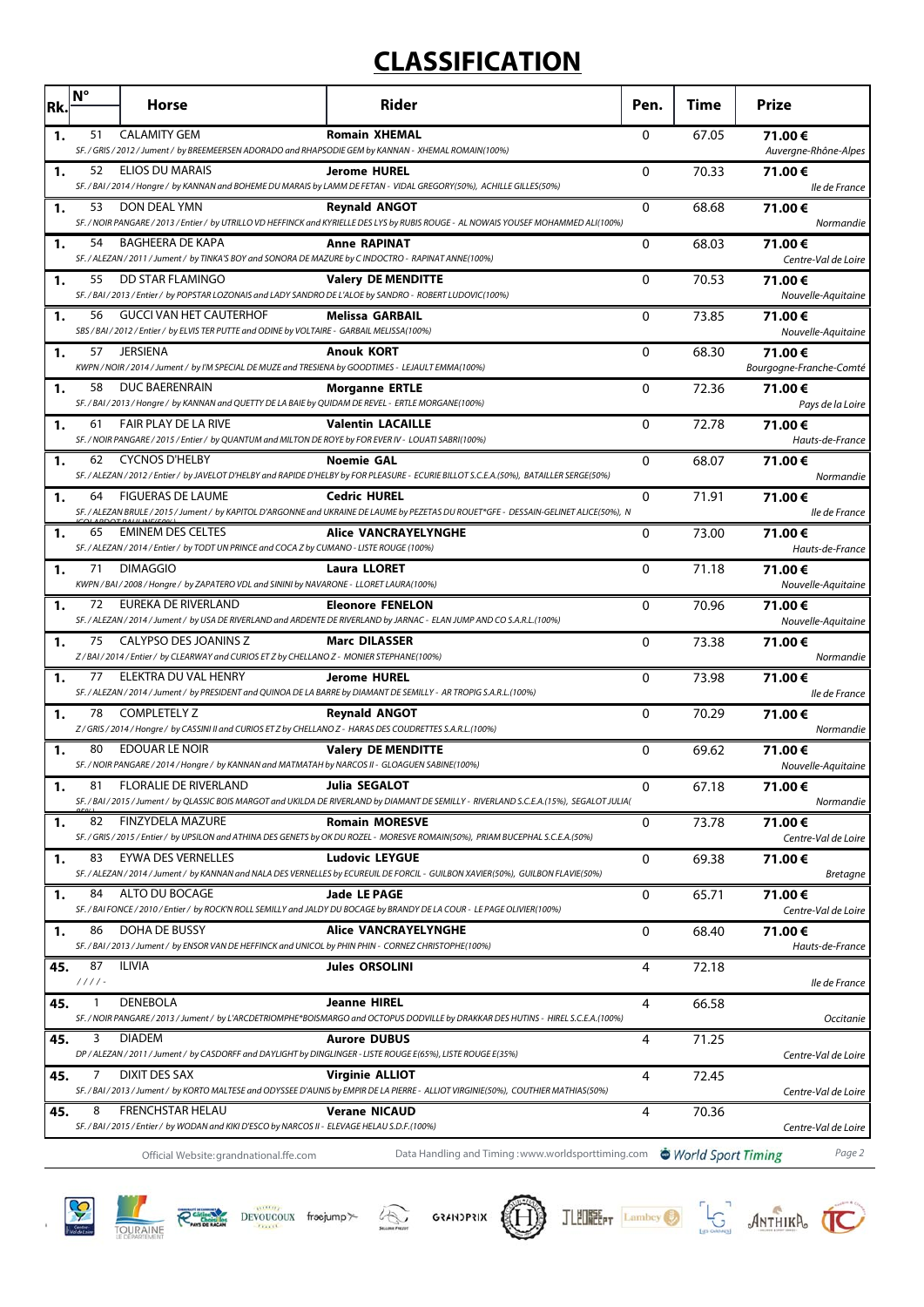

ัพรา

# **Grand National FFE AC Print | CSO**

Tours Pernay | Du 12 au 15 mai 2022



Printed on 12/05/2022 12:12:49

# **CLASSIFICATION**

| Rk. | Ν°             | <b>Horse</b>                                                                                                                    | Rider                                                                                                                                                               | Pen. | Time  | Prize               |
|-----|----------------|---------------------------------------------------------------------------------------------------------------------------------|---------------------------------------------------------------------------------------------------------------------------------------------------------------------|------|-------|---------------------|
| 45. | 13             | <b>ESODIE DES JONCS</b>                                                                                                         | <b>Augustin MASSIN</b><br>SF. / BAI / 2014 / Jument / by L'ARCDETRIOMPHE*BOISMARGO and ROMANE DES JONCS by ROBIN II Z - ECURIE AUGUSTIN MASSIN S.A.R.L.(100%)       | 4    | 67.61 | Centre-Val de Loire |
| 45. | 14             | FANCY DE MARIGNY                                                                                                                | <b>Elodie GONDAILLER</b><br>SF. / NOIR / 2015 / Jument / by UTRILLO VD HEFFINCK and VODKA DE MARIGNY by CONTROE - DU CAP D'ILLIERS S.C.E.A.(100%)                   | 4    | 72.18 | Centre-Val de Loire |
| 45. | 17             | <b>CORELIEN</b><br>SF./BAI/2012/Entier/ by PARAMO K and FLORELIA D'ARMONT by FURIEL DE BAUGY - FENELON ALINE(100%)              | <b>Antoinette FENELON</b>                                                                                                                                           | 4    | 73.35 | Nouvelle-Aquitaine  |
| 45. | 20             | CIAO DE LA GARENNE                                                                                                              | <b>Laura LLORET</b><br>SF. / BAI / 2012 / Entier / by NOUMA D'AUZAY*LA and NYMPHE DES CHENAIES by CHRONOS DE NABOUT - MICHAUD GILLES(100%)                          | 4    | 69.29 | Nouvelle-Aquitaine  |
| 45. | 23             | <b>DON CHELLANO</b><br>OLD / BAI FONCE / 2013 / Entier / by CONMIRO and CHELLOBELLE BZ by CHELLANO Z - BDSI S.A.S.(100%)        | <b>Alice VANCRAYELYNGHE</b>                                                                                                                                         | 4    | 65.84 | Hauts-de-France     |
| 45. | 24             | <b>CASKARIT</b>                                                                                                                 | <b>Pauline GUIGNERY</b><br>HOLST / ALEZAN / 2015 / Hongre / by CASCADELLO and U WHITEASKARI by ASKARI - MATISSE VEREL ANNE-MAXENCE(50%), LISTE ROUGE .(50%)         | 4    | 76.83 | Normandie           |
| 45. | 28             | PERNELLA VAN'T MERELSNEST                                                                                                       | <b>Reynald ANGOT</b><br>BWP / BAI / 2015 / Jument / by EMERALD VAN'T RUYTERSHOF and MOYA V'T MERELSNEST by NABAB DE REVE - LISTE ROUGE (100%)                       | 4    | 72.99 | Normandie           |
| 45. | 31             | DANDY DE L'EYRE<br>SF. / BAI / 2013 / Hongre / by IOWA and TAMISE DE LABARDE by EPHEBE FOR EVER*LA SILLA - DEGALLE DENISE(100%) | <b>Melissa GARBAIL</b>                                                                                                                                              | 4    | 73.85 | Nouvelle-Aquitaine  |
| 45. | 38             | <b>CASANOVA DE LEURVEN</b>                                                                                                      | <b>Mathilde GUILBAULT</b><br>SF. / BAI FONCE / 2012 / Hongre / by CONRAD and EVEREST L'ENCHANTE by LE TOT DE SEMILLY - GUILBAULT ELODIE(25%), GUILBAULT MATHILDE(50 | 4    | 69.23 | <b>Bretagne</b>     |
| 45. |                | 46 ORKAAN VAN'T KIEZELHOF                                                                                                       | <b>Laura LLORET</b><br>BWP / GRIS / 2014 / Entier / by ECHO VAN T SPIEVELD and BELLE VAN'T KIEZELHOF by PUCCINI - LLORET LAURA(75%), J.V. HORSES (25%)              | 4    | 74.11 | Nouvelle-Aquitaine  |
| 45. | 48             | <b>ATHOS DES GENETS</b>                                                                                                         | <b>Lou MORALI</b><br>SF. / BAI / 2010 / Hongre / by OK DU ROZEL and QUADRILLE DES GENETS by IRIS DE CELLAND - ECURIE DE LA BARBINIERE E.A.R.L. (100%)               | 4    | 71.55 | Nouvelle-Aquitaine  |
| 45. | 50             | <b>EXTREM DE PONTIGNY</b>                                                                                                       | <b>Marc DILASSER</b><br>SF. / BAI / 2014 / Hongre / by QUAPRICE BOIMARGOT QUINCY and QUINIELA BOIS MARGOT by L'ARCDETRIOMPHE*BOISMARGO - ETUDE 2K E.U.R.L.(10       | 4    | 73.45 | Normandie           |
| 45. | 63<br>$1111 -$ | <b>CRESUS DU LAVOIR</b>                                                                                                         | <b>Marie DAGORNE</b>                                                                                                                                                | 4    | 75.95 | Centre-Val de Loire |
| 45. | 66             | <b>GRACIEUX D'OSMONT</b>                                                                                                        | <b>Armel CHALIER</b><br>SF. / ALEZAN CRINS LA / 2016 / Entier / by JADIS DE TOSCANE and TILLIA DU LOIR by JUS DES FONTAINES - OSMONT LUZ DORIS(100%)                | 4    | 73.86 | Centre-Val de Loire |
| 45. | 68             | VICTORIO DES CAULINS                                                                                                            | <b>Faustine DEROULLERS</b><br>SF. / BAI / 2009 / Hongre / by IDEAL DE LA LOGE and NEDJMA DU PRAIRIAL by SHOGOUN II - DEROULLERS CHRISTOPHE(100%)                    | 4    | 65.51 | Hauts-de-France     |
| 45. | 69             | SWEET BOY D'ALPA<br>SFA / ALEZAN / 2006 / Hongre / by KANNAN and CHICGIRL DU SUYER by OURAGAN DE BAUSSY - DION ESTELLE(100%)    | <b>Estelle DION</b>                                                                                                                                                 | 4    | 68.55 | lle de France       |
| 45. | 70             | <b>ELFY MOUCHE</b>                                                                                                              | <b>Arthur DEUQUET</b><br>SF. / ALEZAN / 2014 / Jument / by KANNAN and SIGMA MOUCHE by PAPILLON ROUGE*NORMANDIE - ELEVAGE MOUCHE E.A.R.L.(100%)                      | 4    | 71.23 | Centre-Val de Loire |
| 45. | 74             | <b>AMOUR ROYAL</b>                                                                                                              | <b>Pauline GUIGNERY</b><br>SF. / BAI / 2010 / Hongre / by UNTOUCHABLE M and JOLIE ROYALE by UMOUR DU FENAUD - LISTE ROUGE N(50%), CARPENTIER LEA(50%)               | 4    | 69.99 | Normandie           |
| 68. | 44             | DIVA DE TURAN<br>SF. / GRIS / 2013 / Jument / by NORMAN PRE NOIR and ULULU by HAPPY VILLERS - HARAS DE TURAN S.C.E.A.(100%)     | <b>Alice VANCRAYELYNGHE</b>                                                                                                                                         | 5    | 85.78 | Hauts-de-France     |
| 69. | 89             | DIOR BIN SARAH<br>OES / BAI / 2008 / Hongre / - ALKHADHRAA OSAMAH(100%)                                                         | <b>Joy NAJEM</b>                                                                                                                                                    | 8    | 76.41 | Nouvelle-Aquitaine  |
| 69. | 27             | <b>FENRIS DE SALINAS</b>                                                                                                        | <b>Jerome HUREL</b><br>SF. / BAI CLAIR / 2015 / Hongre / by CARDERO*CHAMPSELYSEESBOIS and TURQUOISE DU VAL by LAMM DE FETAN - NICAUT CYRIL(100%)                    | 8    | 74.02 | lle de France       |

 $42$ 

**GRANDPRIX** 

Official Website:grandnational.ffe.com Data Handling and Timing :www.worldsporttiming.com World Sport Timing Page 3

JLEUNEFT Lambey

LG ANTHIKA CO